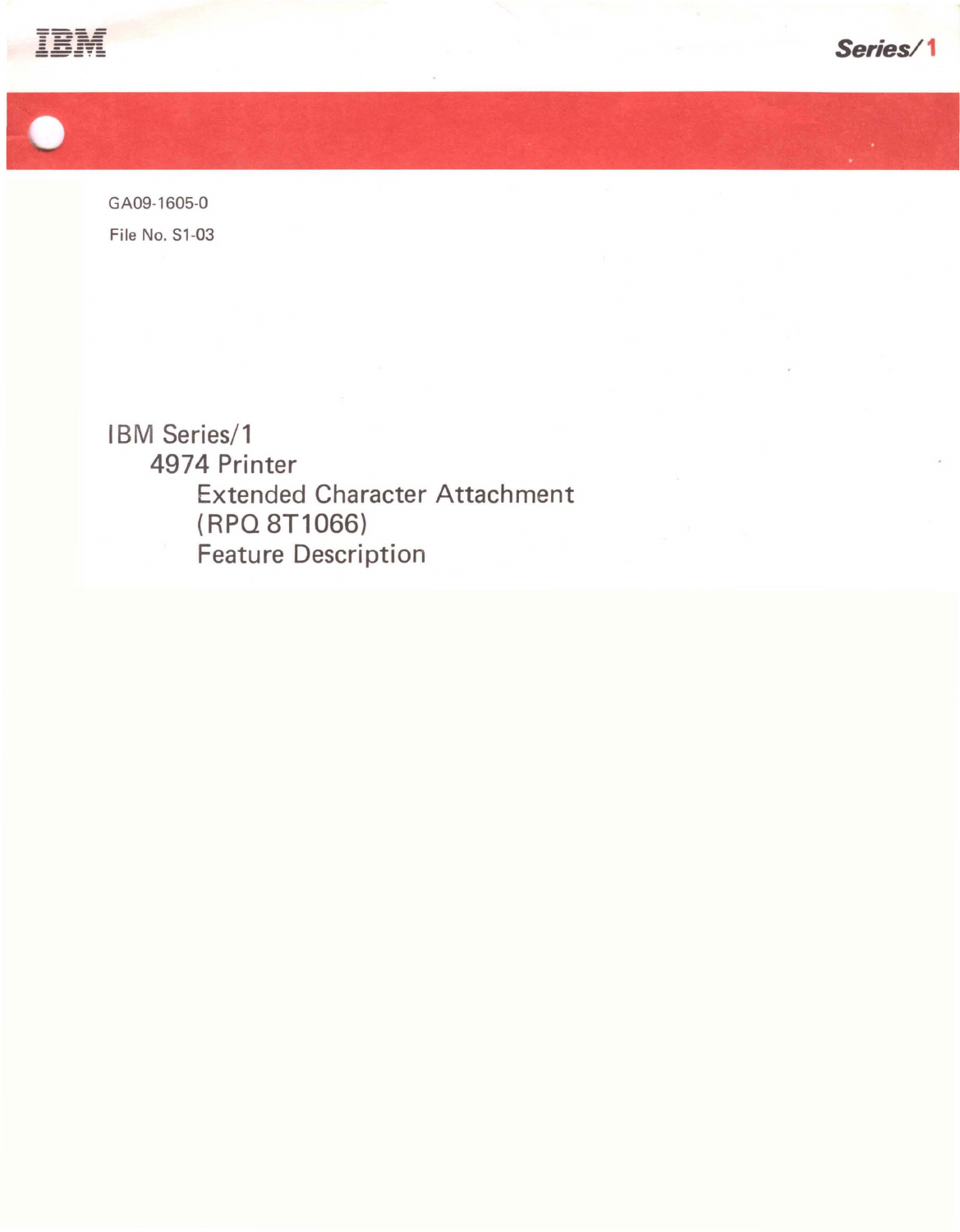# **Preface**

This publication contains reference material about the IBM Series/1 Extended character Attachment for the 4974 Printer. It supplies information on generating a wire image table (WIT) for character sets ranging from 97 to 192 characters. This manual is supplementary to the *IBM Series/ i,* 4974 *Printer, Description* manual, GA 34-0025, which describes the basic 4974 Attachment and contains flowcharts for creating wire image tables of character sets up to 96 characters.

## *Prerequisite Knowledge*

This document assumes that the reader has a background in data processing and is familiar with the hexadecimal numbering system as used in IBM systems. It is assumed that the reader has a basic understanding of printers and their relationship to a processor as well as an understanding of stored program concepts.

#### *Prerequisite Publications*

*IBM Series/ i Model* 5, 4955 *Processor and Processor Features, Description,* GA34-0021.

*IBM Series/ i Model* 3, 4953 *Processor and Processor Features, Description,* GA34-0022.

*IBM Series/i, System Summary,* GA34-0035.

#### *Related Publications*

*IBM Series/i,* 4974 *Printer, Description,* GA34-0025. *IBM Series/ i, Installation Manual-Physical Planning,*  GA34-0029.

*IBM Series/ i, Configurator,* GA34-0042. *IBM Series/ i, Operator's Guide,* GA34-0039.

#### First Edition (March 1979)

Changes are periodically made to the information herein; anysuch changes will be reported in subsequent revisions or Technical Newsletters.

Use this publication only for the purpose stated in the Preface.

This publication could contain technical inaccuracies or typographical errors.

A form for reader's comments is provided at the back df this publication. If the form has been removed, address your comments to IBM Canada Ltd., Lab Publications, Dept. 849, 1150 Eglinton Avenue East, Don Mills, Ontario M3C IH7. IBM may use or distribute any of the information you supply in any way it believes appropriate without incurring any obligation whatever.

© Copyright International Business Machines Corporation 1979.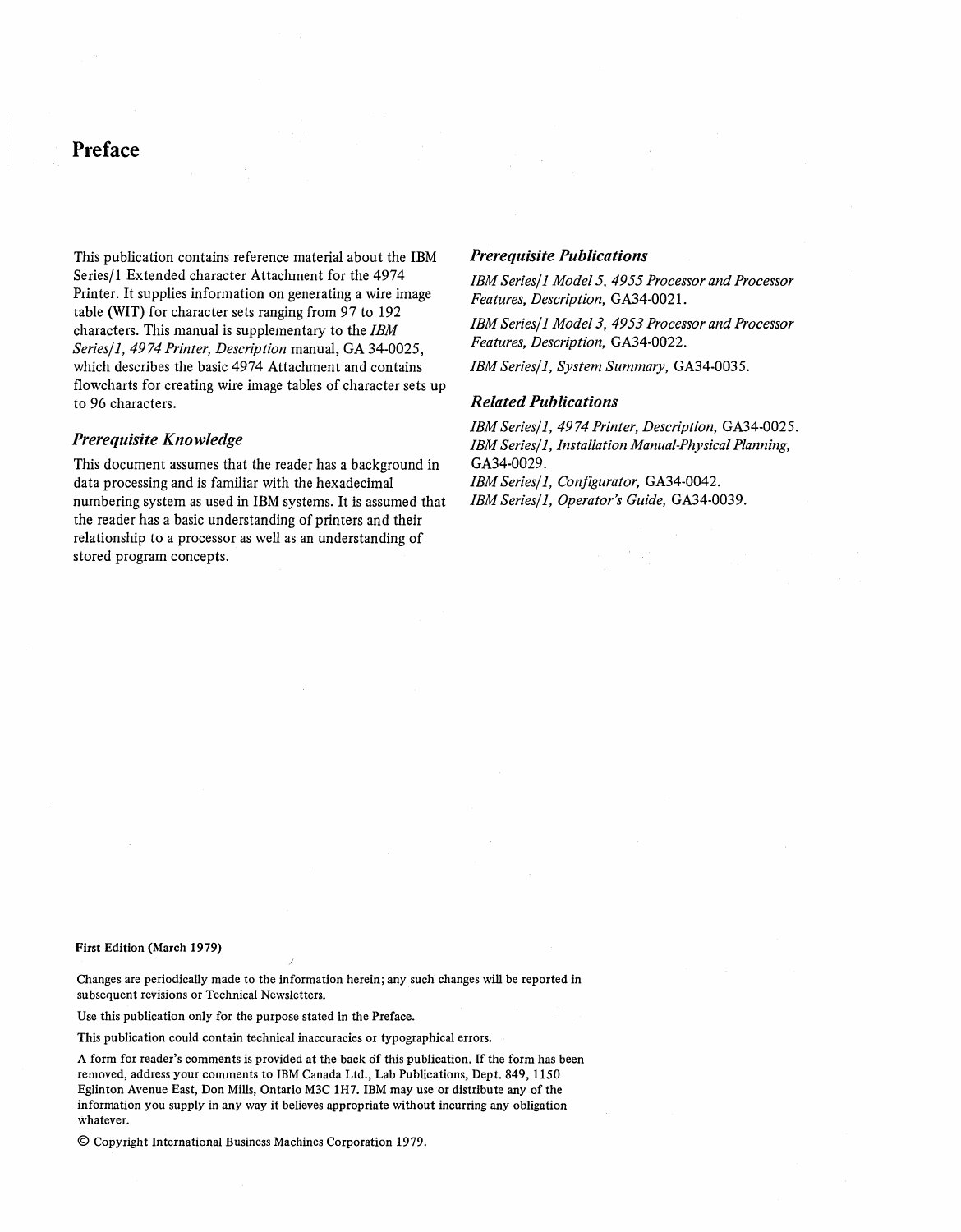# **Contents**

| IBM 4974 Extended Character Attachment 1-1                                                               |  |
|----------------------------------------------------------------------------------------------------------|--|
| Wire Image Table: Purpose1-1                                                                             |  |
| Wire Image Character Pattern Generation $\dots \dots \dots \dots \dots \dots$                            |  |
| Wire Image Table Structure $\dots \dots \dots \dots \dots \dots \dots \dots \dots \dots \dots \dots 1-2$ |  |
|                                                                                                          |  |

# **Figures**

| Figure 1. Matrix Pattern for the Letter $E$ 1-1<br>Figure 2. Accessing the W.I.T. for an EBCDIC                                 |
|---------------------------------------------------------------------------------------------------------------------------------|
| Figure 2. Accessing the W.I.T. for an EBCDIC                                                                                    |
|                                                                                                                                 |
| Figure 3. Procedure for Formatting a                                                                                            |
| Figure 3. Procedure for Formatting a                                                                                            |
| Figure 4. Flowchart for Calculating Displacement Fields for                                                                     |
| Characters in the Wire Image Table (Part 1 of 3) 2-4<br>Figure 4. Flowchart for Calculating Displacement Fields for             |
| Characters in the Wire Image Table (Part 2 of 3). $\ldots$ . 2-5                                                                |
| Figure 4. Flowchart for Calculating Displacement Fields for<br>Characters in the Wire Image Table (Part 3 of 3). $\ldots$ . 2-6 |

 $\ddot{\phantom{0}}$ 

 $\bar{z}$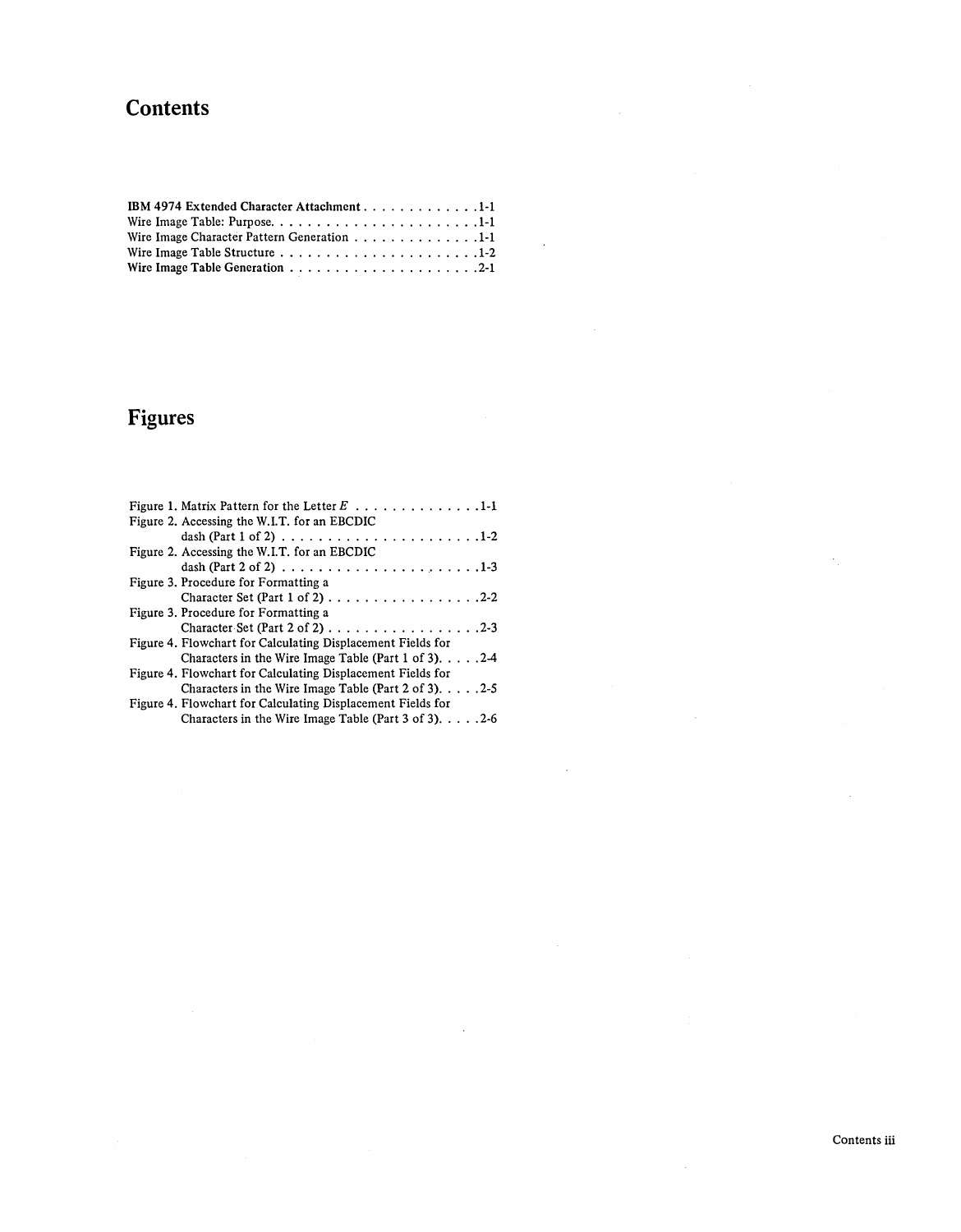# **IBM 4974 Extended Character Attachment**

The difference between the basic 4974 Attachment and the 4974 Extended Character Attachment RPQ (request for price quotation) is the increased capacity of the wire image table buffer of the Extended Character Attachment. This permits an extension of character sets to 192 characters. Operations of the Extended Character Attachment and all programming for it remain the same as for the basic Attachment.

## Wire Image Table: Purpose

The wire image table (WIT) provides for conversion of an 8-bit code into a wire image pattern. Since the wire image table is loaded from the using system, special characters can be added to the table, or new tables can be generated.

#### Wire Image Character Pattern Generation

The printer uses an 8 x 7 dot-matrix pattern to print its characters. Seven bytes of data are used to represent the wire image pattern for each character. Each byte corresponds to one column of the matrix, starting with byte 1 as the leftmost column and bit 0 as the uppermost bit. For example, an  $E$  is shown in Figure 1.



Figure 1. Matrix Pattern for the Letter E.

Column 1 has bits 0 through 6 on, making its hexadecimal value FE. Column 2 has no bits on; therefore, its value is 00. Column 3 is represented by a 92, column 4 by a 00, column 5 by a 92, column 6 by a 00, and column 7 by an 82. The location representing an  $E$  within the wire image table would contain hexadecimal FE 0092 0092 0082 as the wire image pattern.

Two rules must be considered when creating characters:

- 1. Adjacent dots within a row may not be used. (Adjacent dots within a column are permissible.) Attempting to use adjacent dots results in an invalid-wireimage check.
- 2. Not more than 25 dots may be used within anyone character.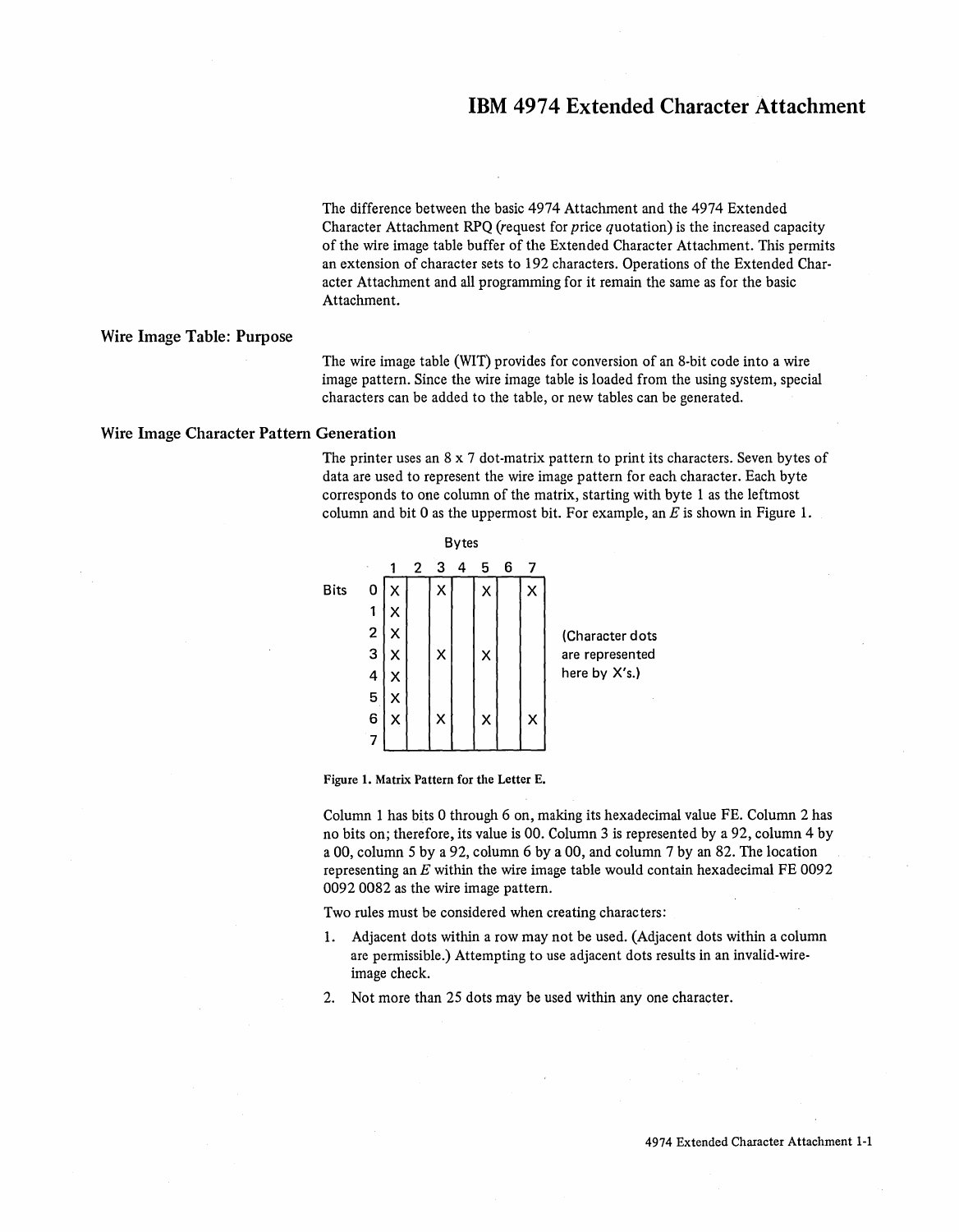### Wire Image Table Structure

The wire image table must consist of not more than  $1536$  bytes (192 characters). If less than 97 characters are desired, refer to "Appendix C, Wire Image Table" in the *IBM Series/i,* 4974 *Printer, Description* manual, GA34-0025.

Each character to be printed requires eight bytes of data, using the following format:

| Bits $0, 1$      | check bits         |
|------------------|--------------------|
| Bits $2-7$       | displacement field |
| <b>Bits 8-63</b> | wire image pattern |

When a character is to be printed, the user supplies the 8-bit character code. The 4974 uses these eight bits to access the correct wire image pattern in the wire image table.

The following formula determines the entry point into the wire image table:

Entry point  $= 8x$  (value of bits 2 through 7 of the specified character code)

The check bits at this address are compared to bits 0 and 1 of the specified character code. If they agree, the correct point in the table has been reached, and the character is printed using the wire image pattern in bits 8 through 63. If the check bits do not agree, a new address is generated using the displacement field located at the entry point:

Next address = entry point address +  $8 \times$  (displacement field + 3)

The check bits at the new address are compared to bits 0 and 1 of the requested character. If they still do not agree, the indexing procedure is repeated using the new displacement field:

Next address = previous address +  $8 \times$  (displacement field + 3)

Four accesses into the table are allowed. Exceeding this limit causes an invalidwire-image check. A zero in the displacement field indicates that no indexing is to occur. The minimum index possible is four character positions.

As an example, consider the standard EBCDIC dash character (Figure 2); the EBCDIC code for a dash is hexadecimal 60 or binary 0110 0000. Therefore, the check bits would be 01, and the table would be accessed at a hexadecimal  $(20 \times 8)$ , or hexadecimal 0100.

Wire Image Table

|                                                                                           |  | Location | Data |  |  |  |                       |  |  |  |  |  |  |  |  |  |  |
|-------------------------------------------------------------------------------------------|--|----------|------|--|--|--|-----------------------|--|--|--|--|--|--|--|--|--|--|
|                                                                                           |  |          |      |  |  |  | 0000 0000000000000000 |  |  |  |  |  |  |  |  |  |  |
|                                                                                           |  |          |      |  |  |  |                       |  |  |  |  |  |  |  |  |  |  |
|                                                                                           |  |          |      |  |  |  |                       |  |  |  |  |  |  |  |  |  |  |
|                                                                                           |  |          |      |  |  |  |                       |  |  |  |  |  |  |  |  |  |  |
| Entry Point $\begin{bmatrix} 0 & 1 & 0 & 0 \end{bmatrix}$ D F 8 0 4 0 2 0 1 0 0 8 0 4 0 2 |  |          |      |  |  |  |                       |  |  |  |  |  |  |  |  |  |  |

Figure 2. Accessing the WIT for an EBCDIC dash (Part 1 of 2)

Bits 0 and 1 at location 0100 are 11, which does not agree with the 01 check bits of the character to be printed. This indicates that you must index to a new location using bits 2 through 7 as your displacement.

Next address =  $0100 + [8 \times (1F + 3)] = 0210$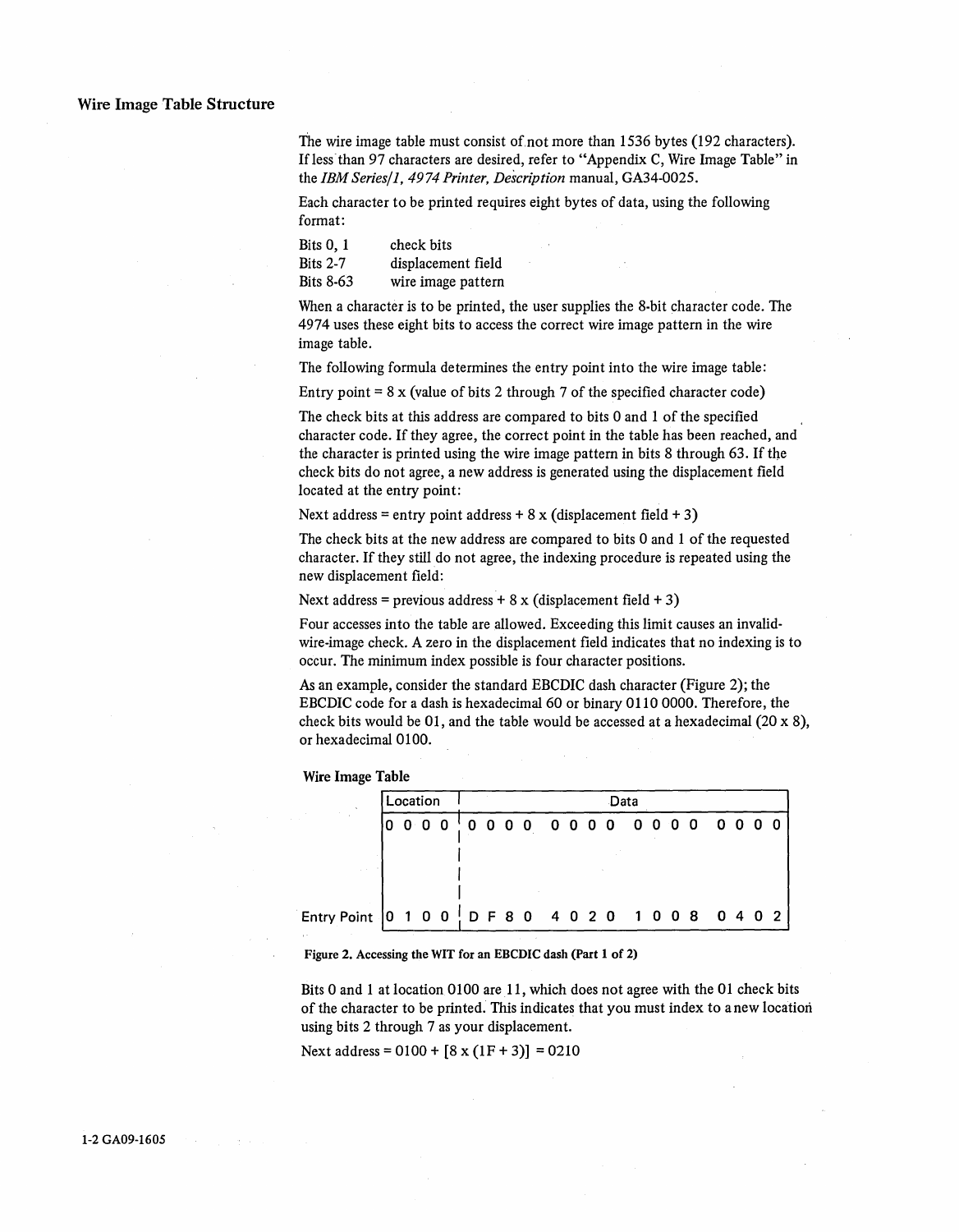|  |          |  | Wire Image Table |  |  |  |      |                                 |  |                              |    |  |
|--|----------|--|------------------|--|--|--|------|---------------------------------|--|------------------------------|----|--|
|  | Location |  |                  |  |  |  | Data |                                 |  |                              |    |  |
|  |          |  |                  |  |  |  |      |                                 |  | $0.0.013$ DOO 0000 0000 0000 |    |  |
|  |          |  |                  |  |  |  |      |                                 |  |                              |    |  |
|  |          |  |                  |  |  |  |      |                                 |  | $100$ DF80 4020 1008 0402    |    |  |
|  |          |  |                  |  |  |  |      | 2 1 0 1 4 0 1 0 0 0 1 0 0 0 1 0 |  | 00                           | 10 |  |

Figure 2. Accessing the WIT for an EBCDIC dash (Part 2 of 2)

Bits 0 and 1 at location 0210 are 01, indicating that this is the desired character. The wire image pattern 10 0010 0010 0010, corresponding to a dash, is printed.

 $\hat{\boldsymbol{\gamma}}$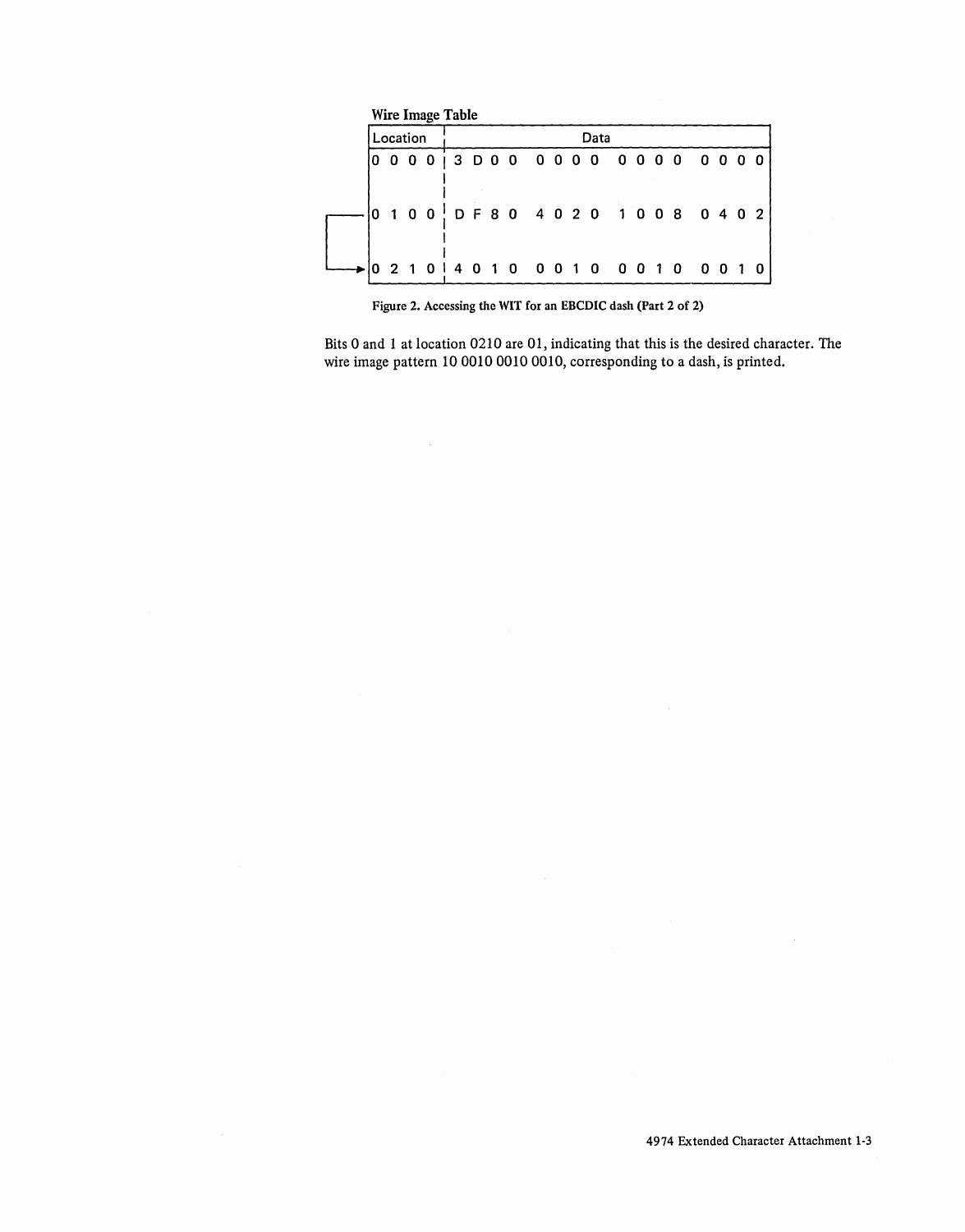# **Wire Image Table Generation**

Follow these steps when generating a wire image table:

1. Define the character set.

Each character must be assigned an 8-bit character code and a 7-byte wire image pattern. Only printable characters should be included in the character set; a space should not be included.

- 2. Place the character set into a properly ordered table. Figure 3 is a flowcharted procedure for putting the character set into a usable order.
- 3. Calculate the check bits and displacement field for each character in the table. The check bits for each character are simply bits 0 and 1 of the character code. Figure 4 is a flowcharted procedure for calculating the displacement fields for the character set arranged in step 2.

*Note:* If a table-overflow error occurs while following the procedure in Figure 2, the table should be rearranged to eliminate any indexes of less than four table positions.

*Example:* Position 191 indexes to position 192.

The table should be reordered as shown below, and the displacement fields should be recalculated.

| Old Sequence    | New Sequence    |
|-----------------|-----------------|
| Table Entry 187 | Table Entry 187 |
| 188             | 191             |
| 189             | 188             |
| 190             | 189             |
| 191             | 190             |
| 192             | 192             |
|                 |                 |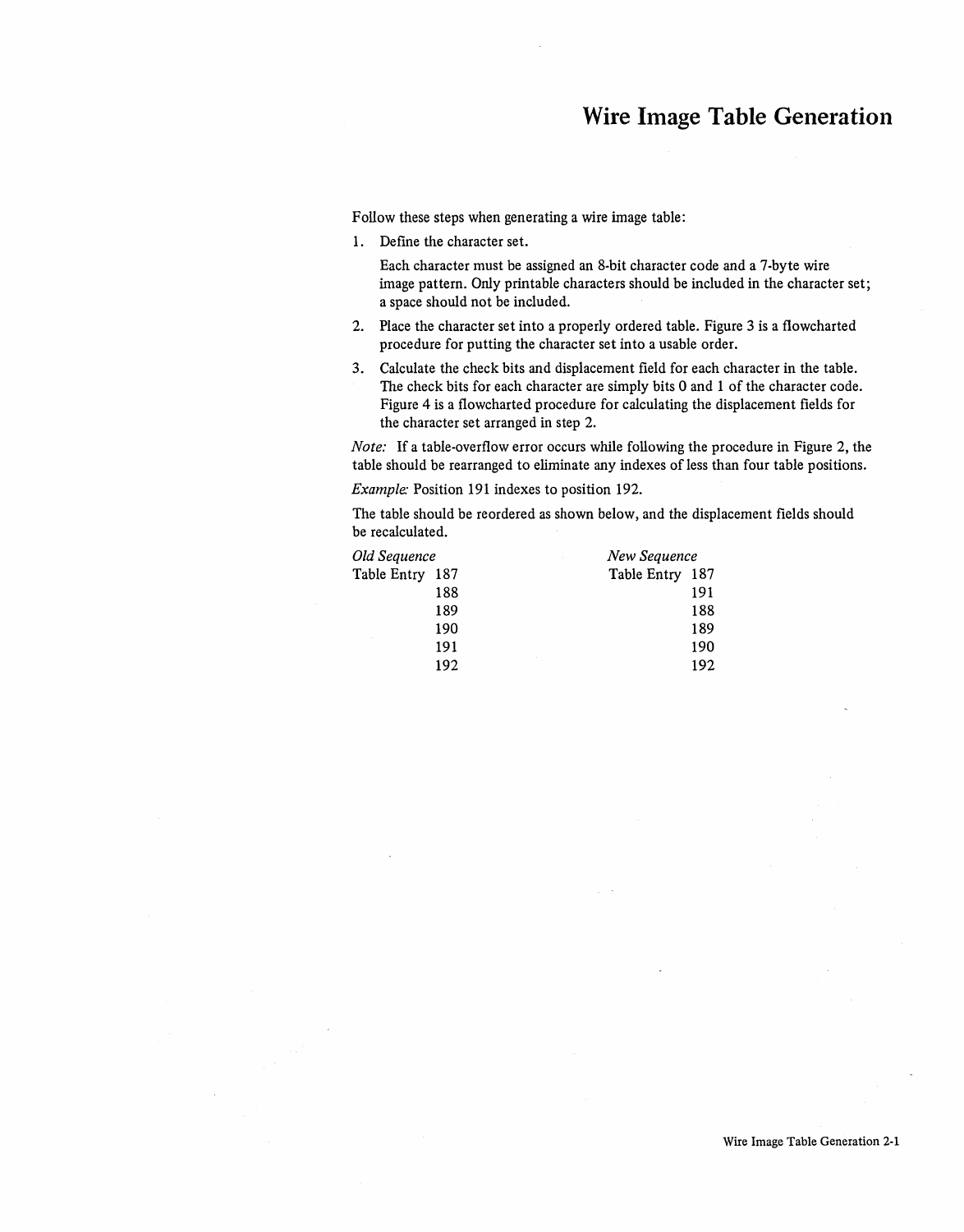## *Place the Character Set into an Ordered Table:*



2-2 GA09-1605

 $\mathcal{L}^{\mathcal{L}}(\mathcal{L}^{\mathcal{L}})$  ,  $\mathcal{L}^{\mathcal{L}}(\mathcal{L}^{\mathcal{L}})$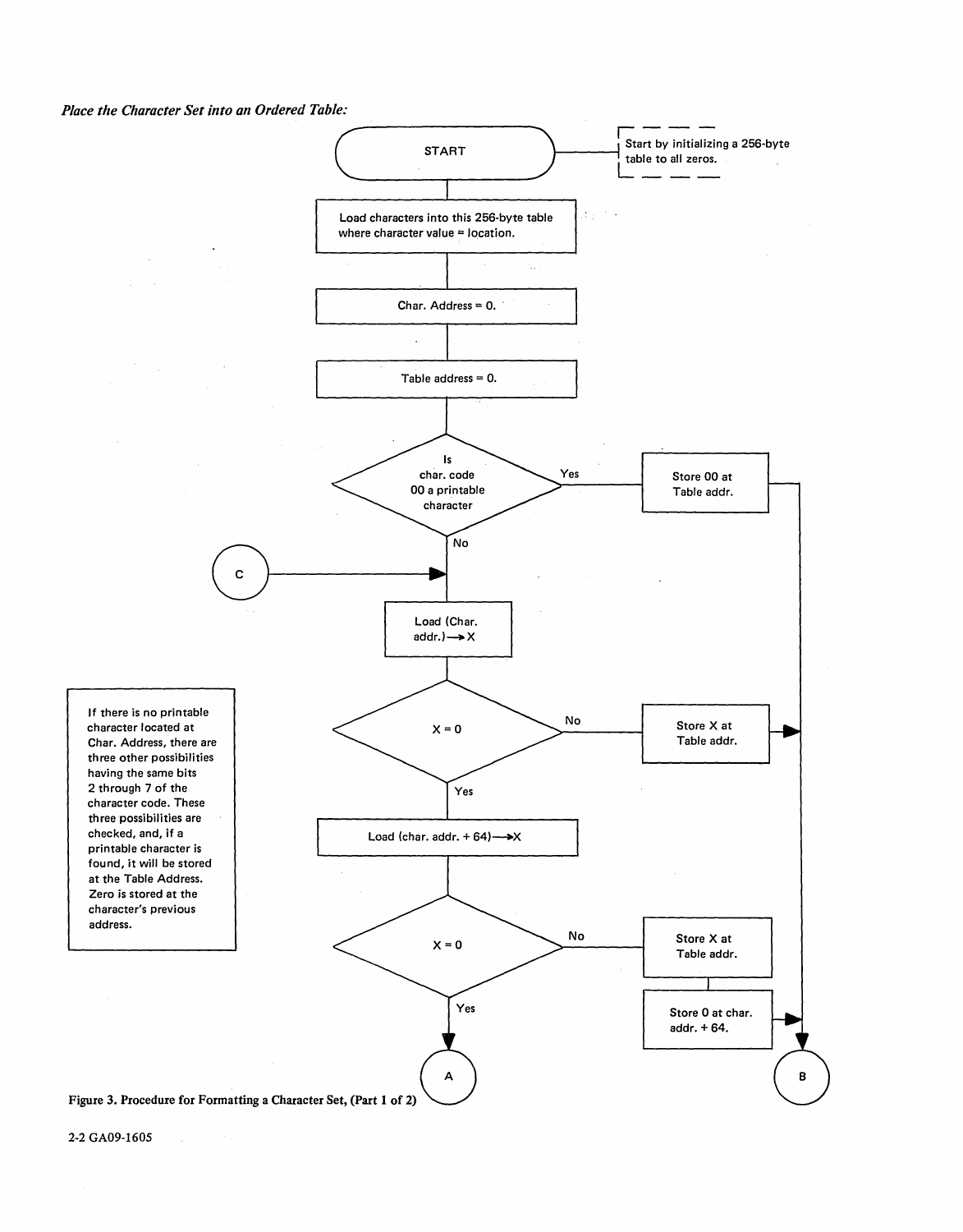

## Figure 3. Procedure for Formatting a Character Set, (Part 2 of 2)

Wire Image Table Generation 2-3

 $\sim 100$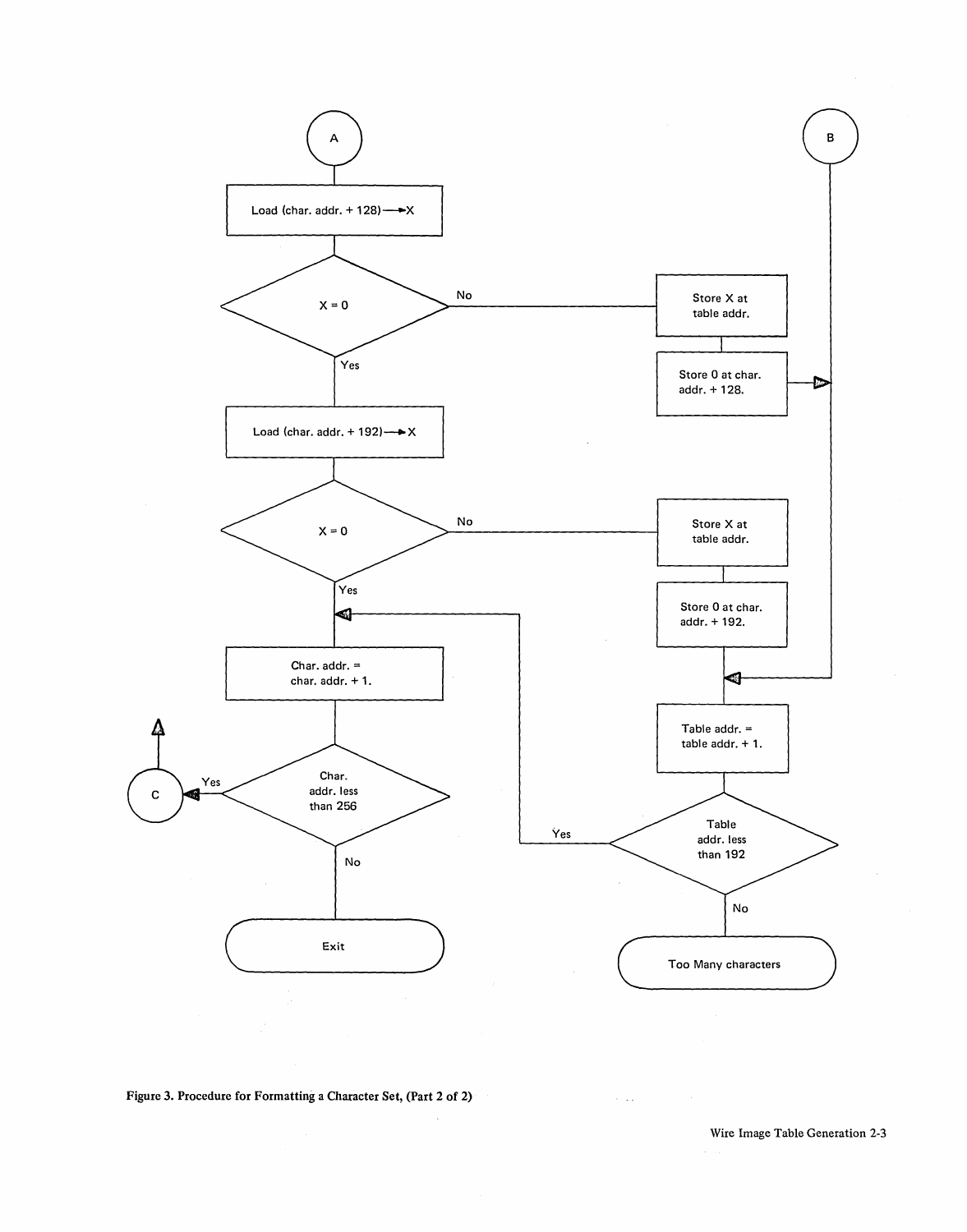



2-4 GA09-1605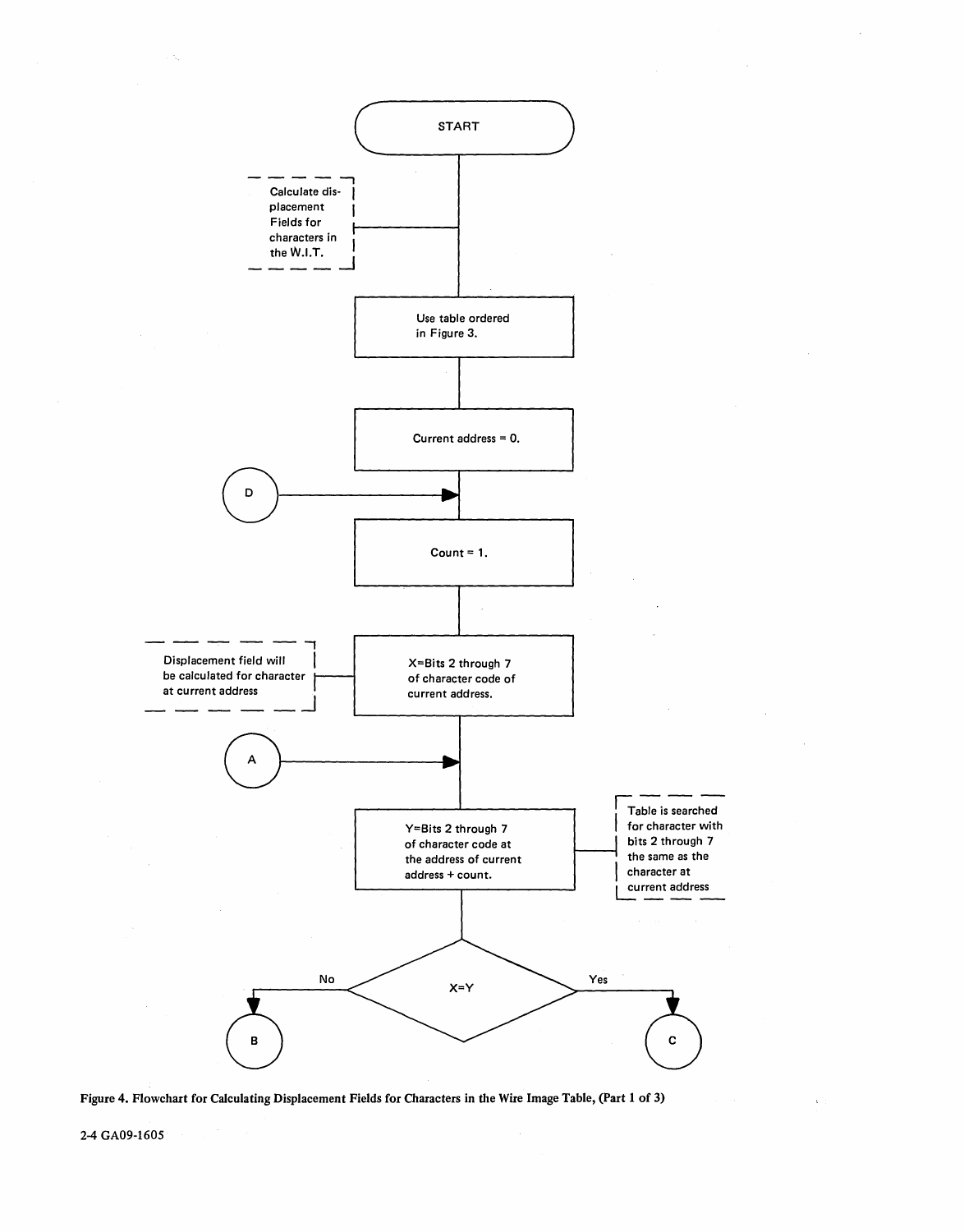

Figure 4. Flowchart for Calculating Displacement Fields for Characters in the Wire Image Table, (Part 2 of 3)

 $\hat{\sigma}_{\rm{obs}}$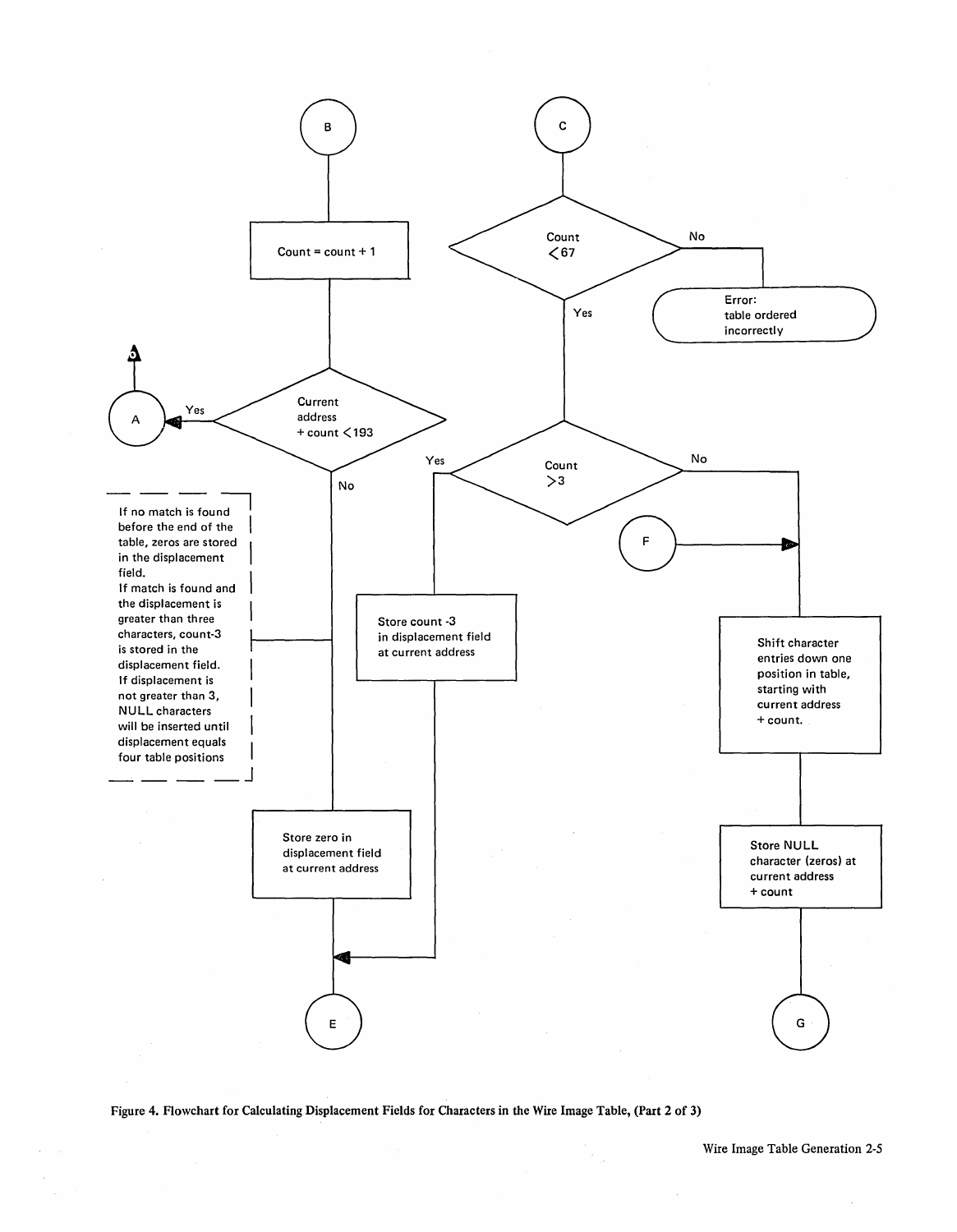

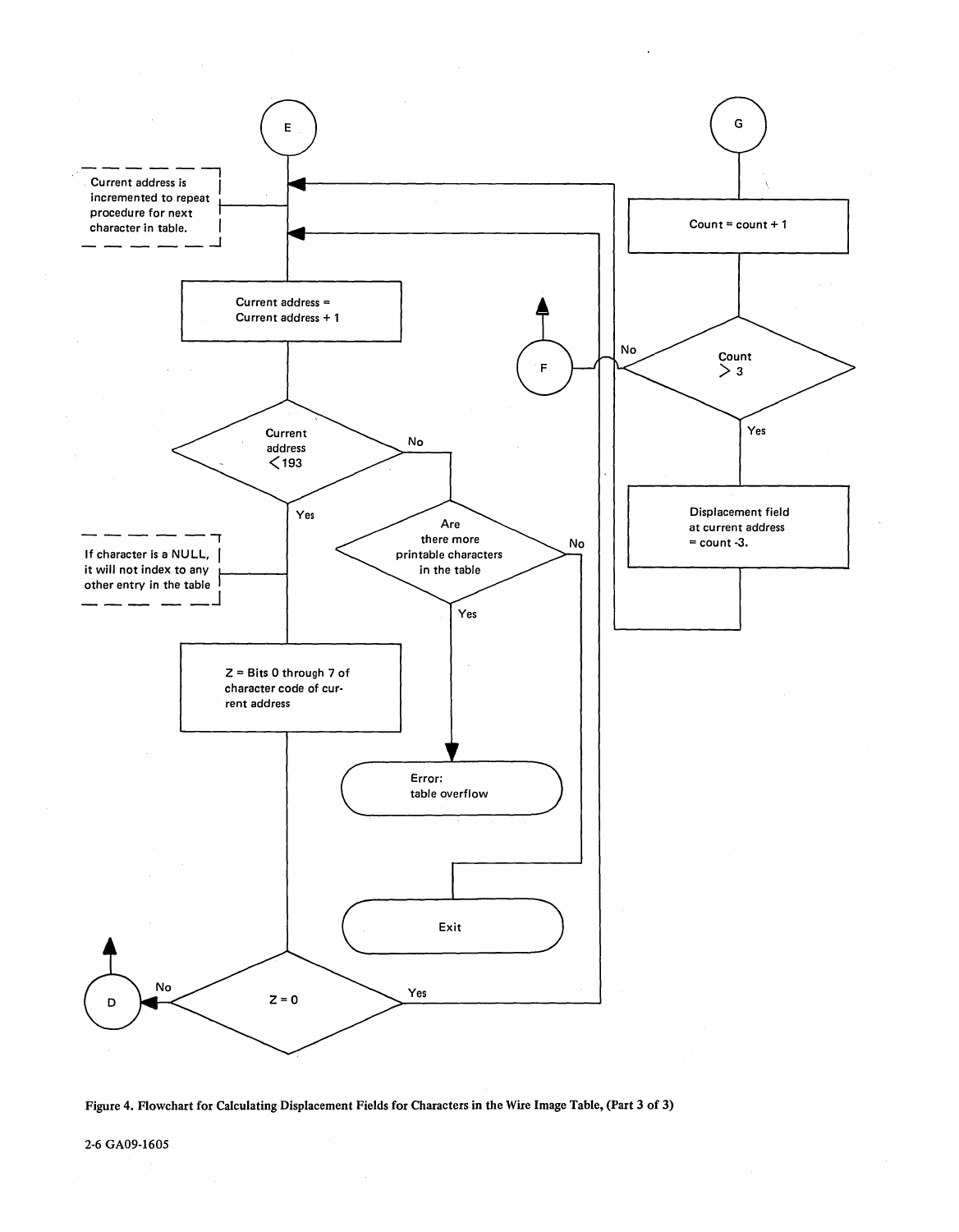IBM Series/l, 4974 Printer Extended Character Attachment Feature Description GA09-1605-0

READER'S COMMENT FORM

# YOUR COMMENTS, PLEASE . . .

Your comments assist us in improving the usefulness of our publications; they are an important part of the input used in preparing updates to the publications. All comments and suggestions become the property of IBM.

Please do not use this form for technical questions about the system or for requests for additional publications; this only delays the response. Instead, direct your inquiries or requests to your IBM representative or to the IBM branch office serving your locality.

Corrections or clarifications needed:

Page Comment

o -.

 $\mathbf{I}$ 

 $\blacksquare$ 

-l ł.  $\mathbf{I}$ 

What is your occupation? $\qquad \qquad$ 

Number of latest Technical Newsletter (if any) concerning this publication: \_\_\_\_\_\_\_\_\_\_\_\_\_\_\_\_\_\_ \_ Please indicate your name and address in the space below if you wish a reply.

Thank you for your cooperation.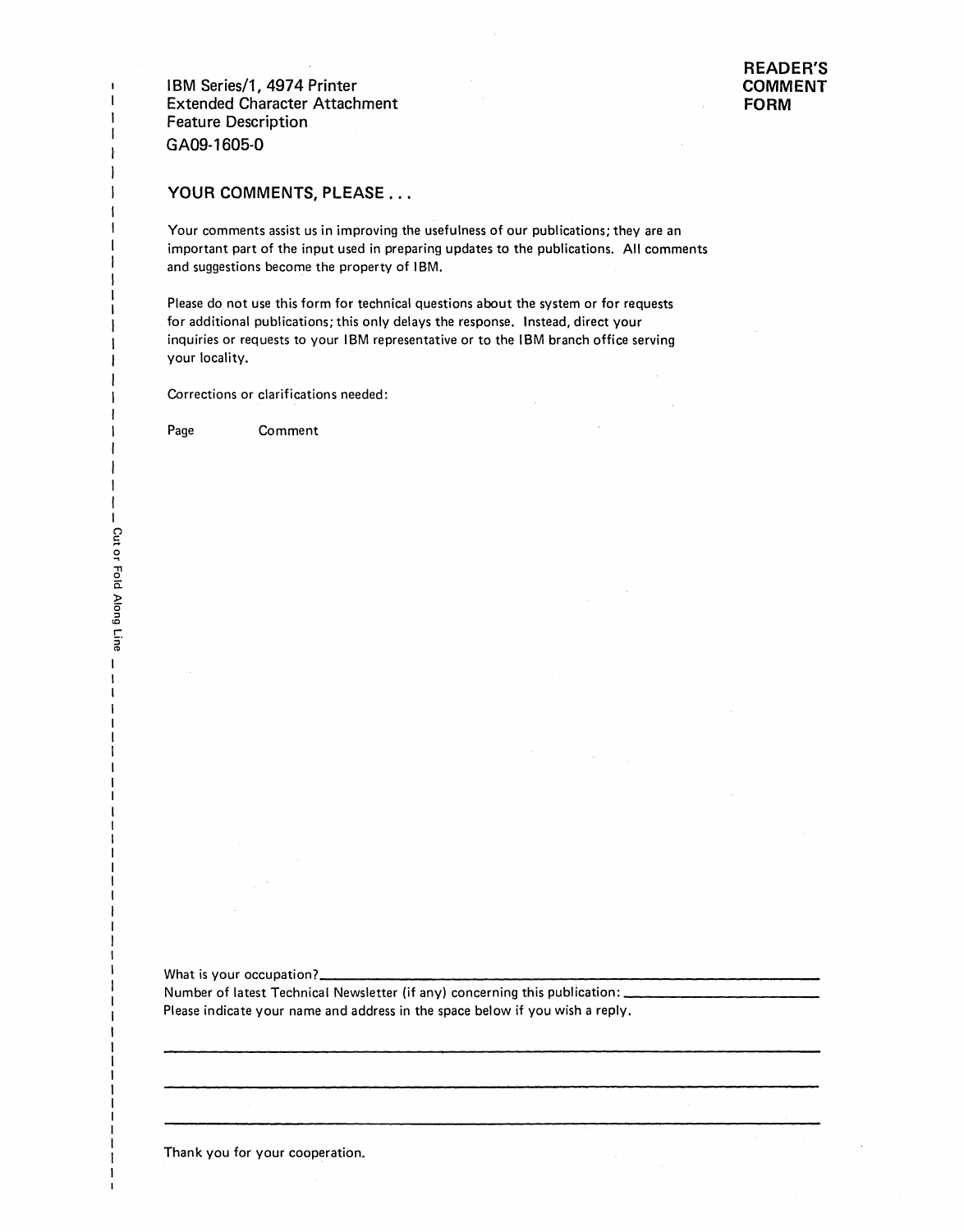## Your comments, please . . .

This manual is part of a library that serves as a reference source for IBM systems. Your comments on the other side of this form will be carefully reviewed by the persons responsible for writing and publishing this material. All comments and suggestions become the property of IBM.



# **---** ----**- ---- - ----** - **- ---** ----- - -**- --- -----**

International Business Machines Corporation General Systems Division 4111 Northside Parkway N.W. P.O. Box 2150, Atlanta, Georgia 30301 (U.S.A. only)

General Business Group/International 44 South Broadway White Plains, New York 10601 (International)

RPQ 8T106 <u>ප</u> Feature Description Printed 5' c en ~ GA09-1605-0

Cut Along Line -

 $\omega$ 

M Series/1 4974

Printer Extended Character Attachment

Fold